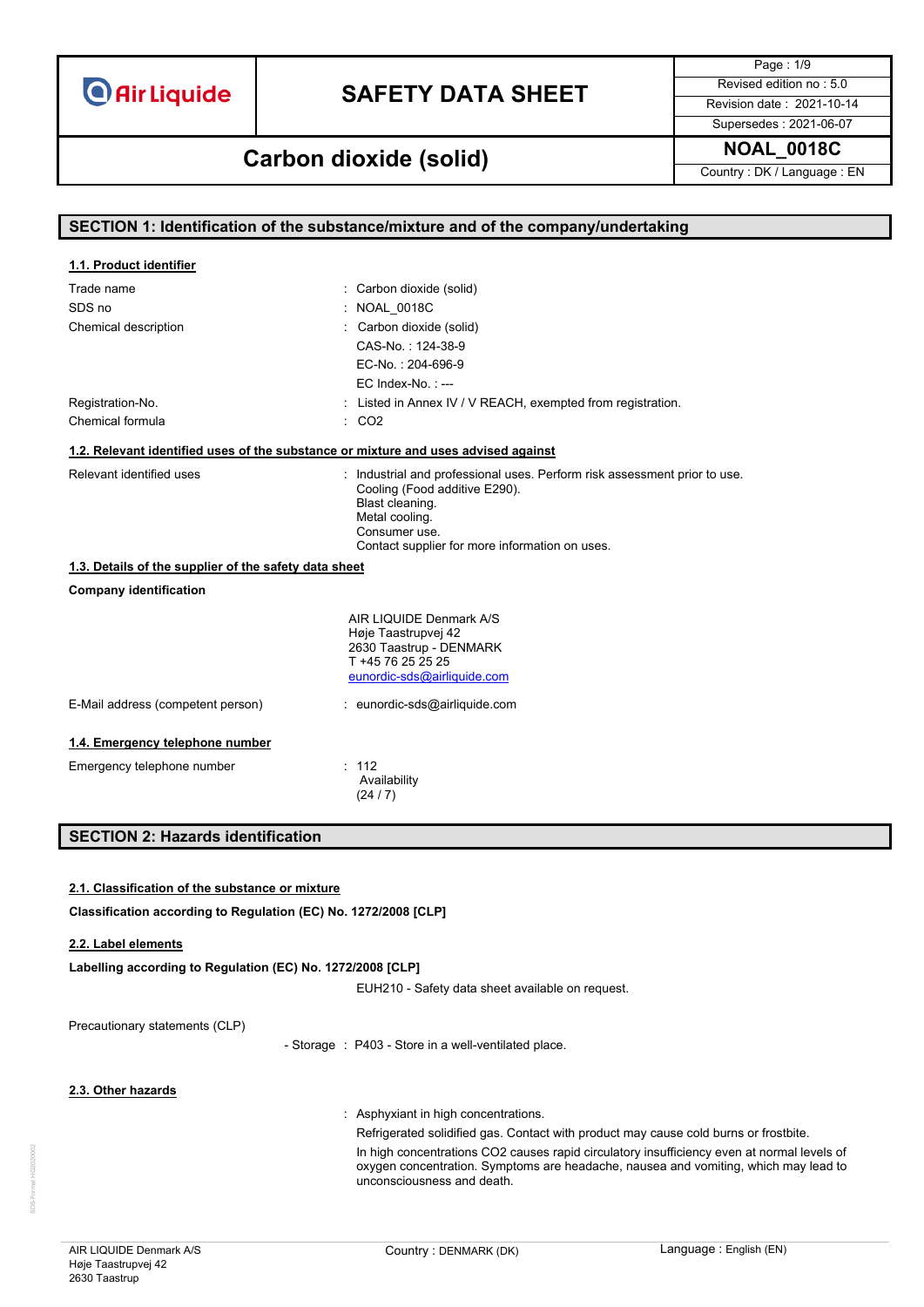# **SAFETY DATA SHEET** Revised edition no : 5.0

Page : 2/9

Supersedes : 2021-06-07

### **NOAL\_0018C Carbon dioxide (solid)**

Country : DK / Language : EN

### **SECTION 3: Composition/information on ingredients**

#### **3.1. Substances**

| Name                   | <b>Product identifier</b>                                                               | Composition [V-%]: | <b>Classification according to</b><br><b>Regulation (EC) No. 1272/2008 [CLP]</b> |
|------------------------|-----------------------------------------------------------------------------------------|--------------------|----------------------------------------------------------------------------------|
| Carbon dioxide (solid) | (CAS-No.) 124-38-9<br>(EC-No.) 204-696-9<br>(EC Index-No.) ---<br>(Registration-No.) *1 | 100                | Not classified                                                                   |

*Contains no other components or impurities which will influence the classification of the product.*

*\*1: Listed in Annex IV / V REACH, exempted from registration.*

*\*3: Registration not required: Substance manufactured or imported < 1t/y.*

: Not applicable. **3.2. Mixtures**

| <b>SECTION 4: First aid measures</b>   |  |
|----------------------------------------|--|
|                                        |  |
| 4.1. Description of first aid measures |  |

| - Inhalation                                                     | : Remove victim to uncontaminated area wearing self contained breathing apparatus. Keep<br>victim warm and rested. Call a doctor. Perform cardiopulmonary resuscitation if breathing<br>stopped. |  |  |  |
|------------------------------------------------------------------|--------------------------------------------------------------------------------------------------------------------------------------------------------------------------------------------------|--|--|--|
| - Skin contact                                                   | : In case of frostbite spray with water for at least 15 minutes. Apply a sterile dressing. Obtain<br>medical assistance.                                                                         |  |  |  |
| - Eye contact                                                    | : Rinse cautiously with water for several minutes.                                                                                                                                               |  |  |  |
|                                                                  | Get medical advice/attention.                                                                                                                                                                    |  |  |  |
| - Ingestion                                                      | $\therefore$ Get immediate medical attention.                                                                                                                                                    |  |  |  |
| 4.2. Most important symptoms and effects, both acute and delayed |                                                                                                                                                                                                  |  |  |  |
|                                                                  | : In high concentrations may cause asphyxiation. Symptoms may include loss of<br>mobility/consciousness. Victim may not be aware of asphyxiation.                                                |  |  |  |
|                                                                  | Low concentrations of CO2 cause increased respiration and headache.                                                                                                                              |  |  |  |
|                                                                  | Refer to section 11.                                                                                                                                                                             |  |  |  |

#### **4.3. Indication of any immediate medical attention and special treatment needed**

: None.

| <b>SECTION 5: Firefighting measures</b>                            |                                                                                                                       |  |  |  |  |  |
|--------------------------------------------------------------------|-----------------------------------------------------------------------------------------------------------------------|--|--|--|--|--|
| 5.1. Extinguishing media                                           |                                                                                                                       |  |  |  |  |  |
| - Suitable extinguishing media<br>- Unsuitable extinguishing media | : The material does not burn. In case of an ambient fire: use suitable fire extinguishing agent.<br>: Not applicable. |  |  |  |  |  |
|                                                                    | 5.2. Special hazards arising from the substance or mixture                                                            |  |  |  |  |  |
| Specific hazards<br>Hazardous combustion products                  | : None.<br>: None.                                                                                                    |  |  |  |  |  |
| 5.3. Advice for firefighters                                       |                                                                                                                       |  |  |  |  |  |
| Specific methods                                                   | : Use fire control measures appropriate for the surrounding fire.                                                     |  |  |  |  |  |
| Special protective equipment for fire fighters                     | : In confined space use self-contained breathing apparatus.                                                           |  |  |  |  |  |
|                                                                    | Standard protective clothing and equipment (Self Contained Breathing Apparatus) for fire<br>fighters.                 |  |  |  |  |  |
|                                                                    | Standard EN 137 - Self-contained open-circuit compressed air breathing apparatus with full<br>face mask.              |  |  |  |  |  |
|                                                                    | Standard EN 469 - Protective clothing for firefighters. Standard - EN 659: Protective gloves for<br>firefighters.     |  |  |  |  |  |
|                                                                    |                                                                                                                       |  |  |  |  |  |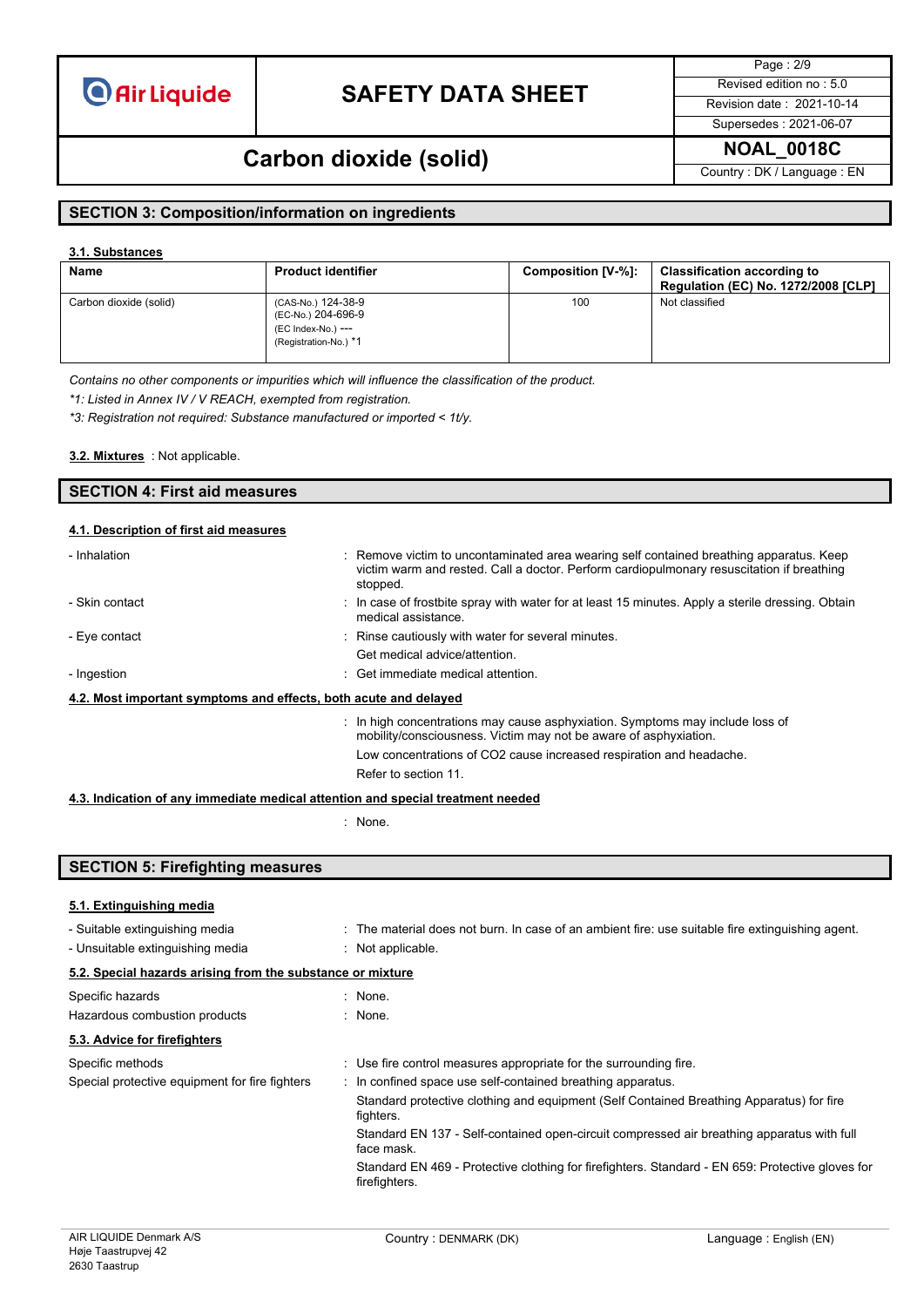### **SAFETY DATA SHEET** Revised edition no : 5.0

Supersedes : 2021-06-07

Page : 3/9

**NOAL\_0018C Carbon dioxide (solid)**

Country : DK / Language : EN

### **SECTION 6: Accidental release measures 6.1. Personal precautions, protective equipment and emergency procedures** : Evacuate area. Ensure adequate air ventilation. Prevent from entering sewers, basements and workpits, or any place where its accumulation can be dangerous. Act in accordance with local emergency plan. Stay upwind. : Try to stop release. **6.3. Methods and material for containment and cleaning up** : Ventilate area. : See also sections 8 and 13. **6.2. Environmental precautions 6.4. Reference to other sections**

### **SECTION 7: Handling and storage**

### **7.1. Precautions for safe handling** Safe use of the product state of the product the set of the product of the product of the product of the product of the product of the product of the product of the product of the product of the product of the product of t The product must be handled in accordance with good industrial hygiene and safety procedures. Use only properly specified equipment which is suitable for this product, its supply pressure and temperature. Contact your gas supplier if in doubt. Do not enter closed rooms in which dry ice is stored (e.g. vehicle cargo compartments) until they have been properly ventilated. Contact with the product may cause cold burns or frostbite. Safe handling of the gas receptacle : Refer to supplier's container handling instructions. Protect containers from physical damage; do not drag, roll, slide or drop. Do not remove or deface labels provided by the supplier for the identification of the content of the container. **7.2. Conditions for safe storage, including any incompatibilities** : Observe all regulations and local requirements regarding storage of containers. Containers should not be stored in conditions likely to encourage corrosion. Stored containers should be periodically checked for general condition and leakage. Keep container below 50°C in a well ventilated place. **7.3. Specific end use(s)**

: None.

### **SECTION 8: Exposure controls/personal protection**

#### **8.1. Control parameters**

| Carbon dioxide (solid) (124-38-9)             |                                               |  |
|-----------------------------------------------|-----------------------------------------------|--|
| <b>EU - Occupational Exposure Limits</b>      |                                               |  |
| Local name                                    | Carbon dioxide                                |  |
| IOELV TWA (mg/m <sup>3</sup> )                | 9000 mg/m <sup>3</sup>                        |  |
| <b>IOELV TWA (ppm)</b>                        | 5000 ppm                                      |  |
| <b>Denmark - Occupational Exposure Limits</b> |                                               |  |
| Local name                                    | Carbondioxid (Kuldioxid; Kulsyre)             |  |
| Grænseværdi (8 timer) (mg/m <sup>3</sup> )    | 9000 mg/m <sup>3</sup>                        |  |
| Grænseværdi (8 timer) (ppm)                   | 5000 ppm                                      |  |
| Anmærkninger (DK)                             | E (betyder, at stoffet har en EF-grænseværdi) |  |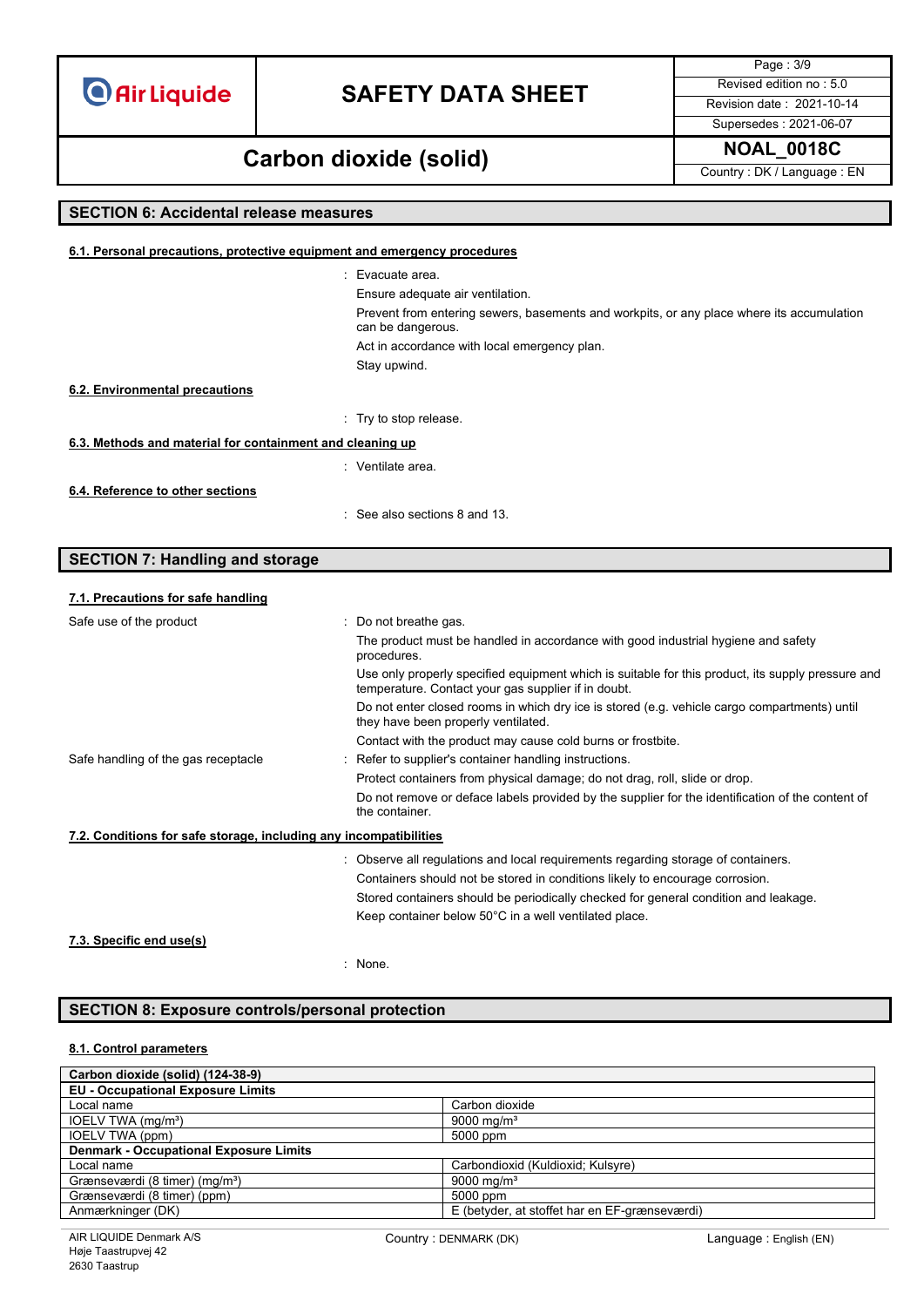# **SAFETY DATA SHEET** Revised edition no : 5.0

Page : 4/9

Supersedes : 2021-06-07

### **NOAL\_0018C Carbon dioxide (solid)**

Country : DK / Language : EN

| Carbon dioxide (solid) (124-38-9)                                                                                                                                                                                                                                                                                                                                                                    |                                                                           |                                                                                                                                                                                                                                                                                                                                 |  |
|------------------------------------------------------------------------------------------------------------------------------------------------------------------------------------------------------------------------------------------------------------------------------------------------------------------------------------------------------------------------------------------------------|---------------------------------------------------------------------------|---------------------------------------------------------------------------------------------------------------------------------------------------------------------------------------------------------------------------------------------------------------------------------------------------------------------------------|--|
| <b>EU - Occupational Exposure Limits</b>                                                                                                                                                                                                                                                                                                                                                             |                                                                           |                                                                                                                                                                                                                                                                                                                                 |  |
| Local name                                                                                                                                                                                                                                                                                                                                                                                           |                                                                           | Carbon dioxide                                                                                                                                                                                                                                                                                                                  |  |
| IOELV TWA (mg/m <sup>3</sup> )                                                                                                                                                                                                                                                                                                                                                                       |                                                                           | 9000 mg/m <sup>3</sup>                                                                                                                                                                                                                                                                                                          |  |
| <b>IOELV TWA (ppm)</b>                                                                                                                                                                                                                                                                                                                                                                               |                                                                           | 5000 ppm                                                                                                                                                                                                                                                                                                                        |  |
| <b>Denmark - Occupational Exposure Limits</b>                                                                                                                                                                                                                                                                                                                                                        |                                                                           |                                                                                                                                                                                                                                                                                                                                 |  |
| Local name                                                                                                                                                                                                                                                                                                                                                                                           |                                                                           | Carbondioxid (Kuldioxid; Kulsyre)                                                                                                                                                                                                                                                                                               |  |
| Grænseværdi (8 timer) (mg/m <sup>3</sup> )                                                                                                                                                                                                                                                                                                                                                           |                                                                           | 9000 mg/m <sup>3</sup><br>5000 ppm                                                                                                                                                                                                                                                                                              |  |
| Grænseværdi (8 timer) (ppm)<br>Anmærkninger (DK)                                                                                                                                                                                                                                                                                                                                                     |                                                                           | E (betyder, at stoffet har en EF-grænseværdi)                                                                                                                                                                                                                                                                                   |  |
| DNEL (Derived-No Effect Level)                                                                                                                                                                                                                                                                                                                                                                       | None available.                                                           |                                                                                                                                                                                                                                                                                                                                 |  |
| PNEC (Predicted No-Effect Concentration)                                                                                                                                                                                                                                                                                                                                                             | None available.                                                           |                                                                                                                                                                                                                                                                                                                                 |  |
| 8.2. Exposure controls                                                                                                                                                                                                                                                                                                                                                                               |                                                                           |                                                                                                                                                                                                                                                                                                                                 |  |
| 8.2.1. Appropriate engineering controls                                                                                                                                                                                                                                                                                                                                                              |                                                                           |                                                                                                                                                                                                                                                                                                                                 |  |
|                                                                                                                                                                                                                                                                                                                                                                                                      |                                                                           | : Provide adequate general and local exhaust ventilation.                                                                                                                                                                                                                                                                       |  |
|                                                                                                                                                                                                                                                                                                                                                                                                      | Ensure exposure is below occupational exposure limits (where available).  |                                                                                                                                                                                                                                                                                                                                 |  |
|                                                                                                                                                                                                                                                                                                                                                                                                      | Consider the use of a work permit system e.g. for maintenance activities. |                                                                                                                                                                                                                                                                                                                                 |  |
|                                                                                                                                                                                                                                                                                                                                                                                                      | CO2 detectors should be used when CO2 may be released.                    |                                                                                                                                                                                                                                                                                                                                 |  |
|                                                                                                                                                                                                                                                                                                                                                                                                      |                                                                           |                                                                                                                                                                                                                                                                                                                                 |  |
| 8.2.2. Individual protection measures, e.g. personal protective equipment<br>: A risk assessment should be conducted and documented in each work area to assess the risks<br>related to the use of the product and to select the PPE that matches the relevant risk. The<br>following recommendations should be considered:<br>PPE compliant to the recommended EN/ISO standards should be selected. |                                                                           |                                                                                                                                                                                                                                                                                                                                 |  |
| • Eye/face protection                                                                                                                                                                                                                                                                                                                                                                                |                                                                           | Wear safety glasses with side shields.<br>Standard EN 166 - Personal eye-protection - specifications.                                                                                                                                                                                                                           |  |
| • Skin protection                                                                                                                                                                                                                                                                                                                                                                                    |                                                                           |                                                                                                                                                                                                                                                                                                                                 |  |
| - Hand protection                                                                                                                                                                                                                                                                                                                                                                                    |                                                                           | : Wear cold insulating gloves when transfilling or breaking transfer connections.                                                                                                                                                                                                                                               |  |
|                                                                                                                                                                                                                                                                                                                                                                                                      |                                                                           | Standard EN 511 - Cold insulating gloves.                                                                                                                                                                                                                                                                                       |  |
| - Other                                                                                                                                                                                                                                                                                                                                                                                              |                                                                           | : Wear safety shoes while handling containers.<br>Standard EN ISO 20345 - Personal protective equipment - Safety footwear.                                                                                                                                                                                                      |  |
| • Respiratory protection                                                                                                                                                                                                                                                                                                                                                                             | face mask.                                                                | Self contained breathing apparatus (SCBA) or positive pressure airline with mask are to be<br>used in oxygen-deficient atmospheres.<br>Standard EN 14387 - Gas filter(s), combined filter(s) and standard EN136, full face masks.<br>Standard EN 137 - Self-contained open-circuit compressed air breathing apparatus with full |  |
| • Thermal hazards                                                                                                                                                                                                                                                                                                                                                                                    |                                                                           | : Standard EN 511 - Cold insulating gloves.                                                                                                                                                                                                                                                                                     |  |
| 8.2.3. Environmental exposure controls                                                                                                                                                                                                                                                                                                                                                               |                                                                           |                                                                                                                                                                                                                                                                                                                                 |  |
|                                                                                                                                                                                                                                                                                                                                                                                                      |                                                                           | Refer to local regulations for restriction of emissions to the atmosphere. See section 13 for<br>specific methods for waste gas treatment.                                                                                                                                                                                      |  |

### **SECTION 9: Physical and chemical properties**

#### **9.1. Information on basic physical and chemical properties**

| Odour     |                                   | No odour warning properties.  |
|-----------|-----------------------------------|-------------------------------|
|           | Colour                            | : White.                      |
| $\bullet$ | Physical state at 20°C / 101.3kPa | : Solid                       |
|           | Physical state                    | : Refrigerated solidified gas |
|           |                                   |                               |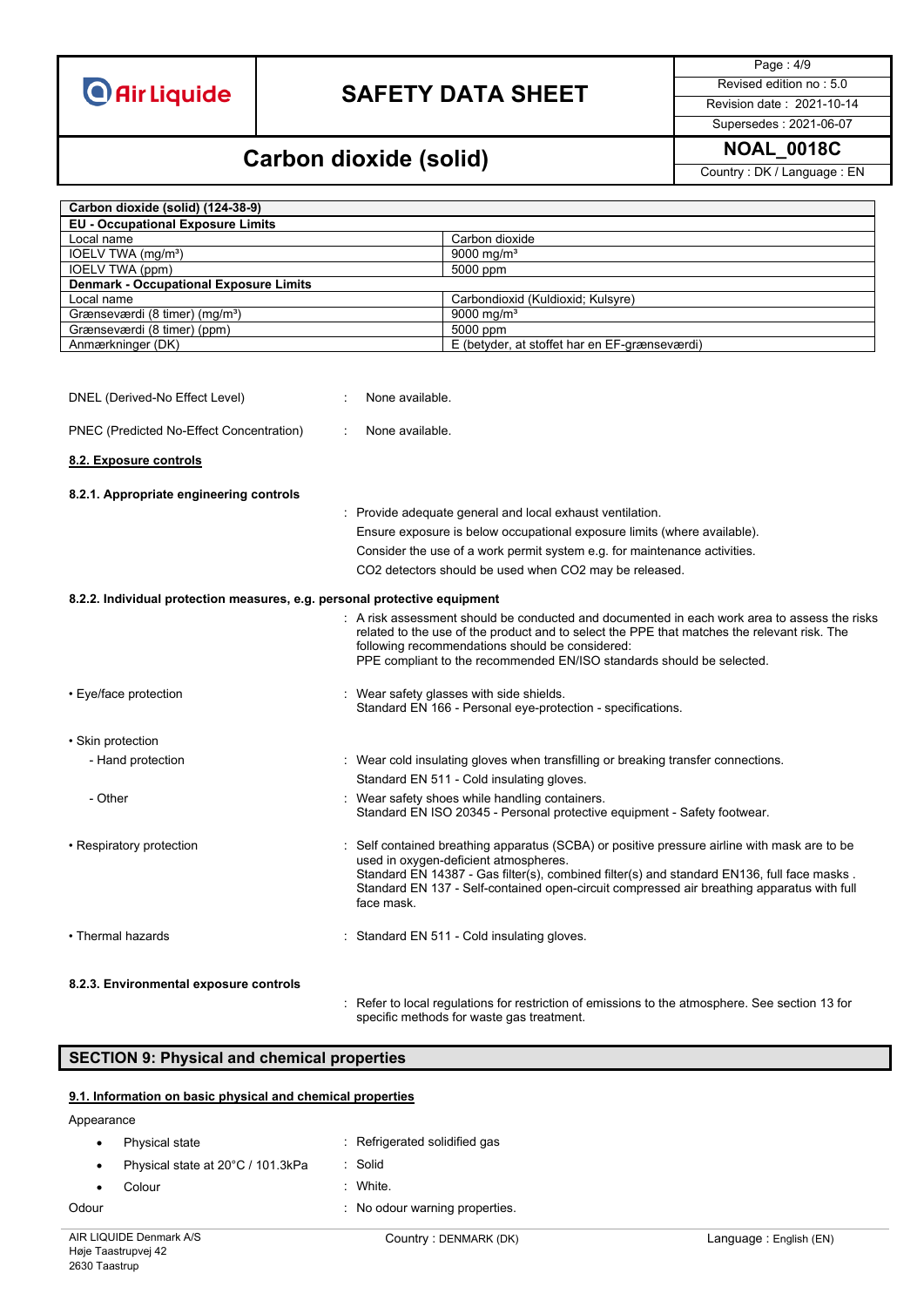

# **SAFETY DATA SHEET** Revised edition no : 5.0

Page : 5/9 Supersedes : 2021-06-07

# **NOAL\_0018C Carbon dioxide (solid)**

Country : DK / Language : EN

| Odour threshold                                 | : Odour threshold is subjective and inadequate to warn of overexposure.                                   |
|-------------------------------------------------|-----------------------------------------------------------------------------------------------------------|
| рH                                              | : Not applicable for gases and gas mixtures.                                                              |
| Melting point / Freezing point                  | : 78.5 °C At atmospheric pressure dry ice sublimes into gaseous carbon dioxide.                           |
| Boiling point                                   | : 56.6 °C                                                                                                 |
| Flash point                                     | Not applicable for gases and gas mixtures.                                                                |
| Evaporation rate                                | : Not applicable for gases and gas mixtures.                                                              |
| Flammability (solid, gas)                       | Non flammable.                                                                                            |
| <b>Explosive limits</b>                         | Non flammable.                                                                                            |
| Vapour pressure [20°C]                          | $57.3 \text{ bar(a)}$                                                                                     |
| Vapour pressure [50°C]                          | Not applicable.                                                                                           |
| Vapour density                                  | : Not applicable.                                                                                         |
| Relative density, liquid (water=1)              | : 1.03                                                                                                    |
| Relative density, gas (air=1)                   | : 1.52                                                                                                    |
| Water solubility                                | : 2000 mg/l Completely soluble.                                                                           |
| Partition coefficient n-octanol/water (Log Kow) | : 0.83                                                                                                    |
| Auto-ignition temperature                       | : Non flammable.                                                                                          |
| Decomposition temperature                       | : Not applicable.                                                                                         |
| Viscosity                                       | : No reliable data available.                                                                             |
| <b>Explosive properties</b>                     | : Not applicable.                                                                                         |
| Oxidising properties                            | : Not applicable.                                                                                         |
| 9.2. Other information                          |                                                                                                           |
| Molar mass                                      | 44 g/mol                                                                                                  |
| Critical temperature [°C]                       | 30 °C                                                                                                     |
| Other data                                      | Gas/vapour heavier than air. May accumulate in confined spaces, particularly at or below<br>ground level. |

| <b>SECTION 10: Stability and reactivity</b> |                                                                                                           |
|---------------------------------------------|-----------------------------------------------------------------------------------------------------------|
| 10.1. Reactivity                            | : No reactivity hazard other than the effects described in sub-sections below.                            |
| 10.2. Chemical stability                    | : Stable under normal conditions.                                                                         |
| 10.3. Possibility of hazardous reactions    | : None.                                                                                                   |
| 10.4. Conditions to avoid                   | : Avoid moisture in installation systems.                                                                 |
| 10.5. Incompatible materials                |                                                                                                           |
|                                             | None.<br>÷<br>For additional information on compatibility refer to ISO 11114.                             |
| 10.6. Hazardous decomposition products      | : Under normal conditions of storage and use, hazardous decomposition products should not be<br>produced. |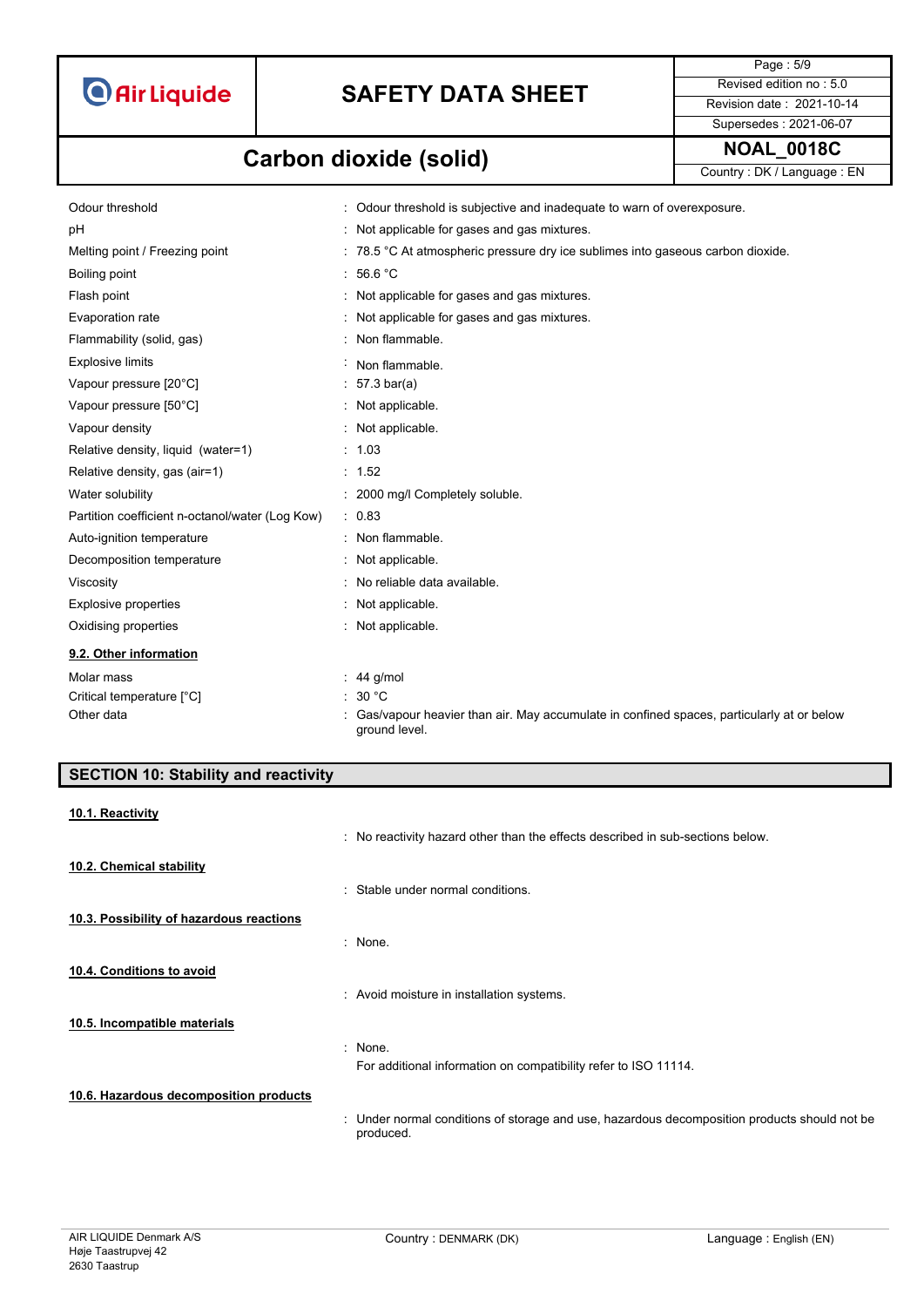# **SAFETY DATA SHEET** Revised edition no : 5.0

Page : 6/9

**NOAL\_0018C Carbon dioxide (solid)**

Supersedes : 2021-06-07

Country : DK / Language : EN

### **SECTION 11: Toxicological information**

#### **11.1. Information on toxicological effects**

| production of carboxy- or met-hemoglobin by these gases possibly due to carbon dioxide's<br>stimulatory effects on the respiratory and circulatory systems. |  |
|-------------------------------------------------------------------------------------------------------------------------------------------------------------|--|
| For more information, see 'EIGA Safety Info 24: Carbon Dioxide, Physiological Hazards' at<br>www.eiga.eu.                                                   |  |
| Skin corrosion/irritation<br>: No known effects from this product.                                                                                          |  |
| : No known effects from this product.<br>Serious eye damage/irritation                                                                                      |  |
| Respiratory or skin sensitisation<br>: No known effects from this product.                                                                                  |  |
| Germ cell mutagenicity<br>: No known effects from this product.                                                                                             |  |
| : No known effects from this product.<br>Carcinogenicity                                                                                                    |  |
| <b>Reproductive toxicity</b>                                                                                                                                |  |
| Toxic for reproduction: Fertility<br>: No known effects from this product.                                                                                  |  |
| Toxic for reproduction: unborn child<br>: No known effects from this product.                                                                               |  |
| : No known effects from this product.<br><b>STOT-single exposure</b>                                                                                        |  |
| : No known effects from this product.<br><b>STOT-repeated exposure</b>                                                                                      |  |
| <b>Aspiration hazard</b><br>: Not applicable for gases and gas mixtures.                                                                                    |  |
| : Harmful if swallowed.<br>Potential adverse human health effects and                                                                                       |  |
| symptoms<br>May be harmful if inhaled.                                                                                                                      |  |
| May be harmful in contact with skin.                                                                                                                        |  |
|                                                                                                                                                             |  |

### **SECTION 12: Ecological information**

#### **12.1. Toxicity**

| Assessment                               | : No ecological damage caused by this product.                                                                                    |
|------------------------------------------|-----------------------------------------------------------------------------------------------------------------------------------|
| EC50 48h - Daphnia magna [mg/l]          | : No data available.                                                                                                              |
| EC50 72h - Algae [mg/l]                  | : No data available.                                                                                                              |
| LC50 96 h - Fish [mg/l]                  | No data available.                                                                                                                |
| 12.2. Persistence and degradability      |                                                                                                                                   |
| Assessment                               | : No ecological damage caused by this product.                                                                                    |
| 12.3. Bioaccumulative potential          |                                                                                                                                   |
| Assessment                               | : No ecological damage caused by this product.                                                                                    |
| 12.4. Mobility in soil                   |                                                                                                                                   |
| Assessment                               | : Because of its high volatility, the product is unlikely to cause ground or water pollution.<br>Partition into soil is unlikely. |
| 12.5. Results of PBT and vPvB assessment |                                                                                                                                   |
| Assessment                               | No data available.<br>Not classified as PBT or vPvB.                                                                              |
| 12.6. Other adverse effects              |                                                                                                                                   |
| Other adverse effects                    | : No known effects from this product.                                                                                             |
| Effect on the ozone layer                | : None.                                                                                                                           |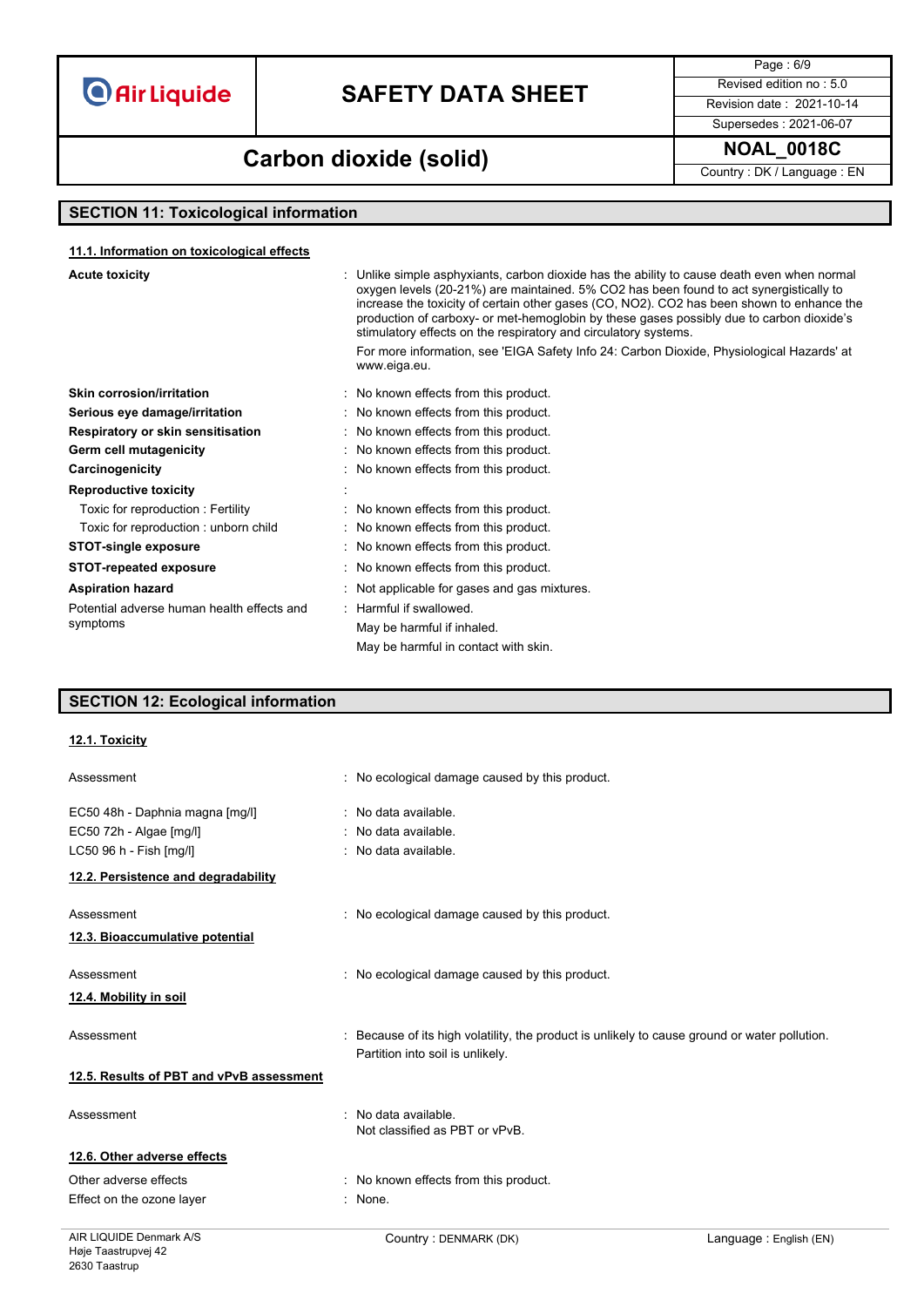| <b>O</b> Air Liquide |  |  |
|----------------------|--|--|

# **SAFETY DATA SHEET** Revised edition no : 5.0

Page : 7/9 Supersedes : 2021-06-07

### **NOAL\_0018C Carbon dioxide (solid)**

regulations.

Country : DK / Language : EN

Global warming potential [CO2=1] : 1 Effect on global warming **in the contains greenhouse gas(es)**.

When discharged in large quantities may contribute to the greenhouse effect.

: External treatment and disposal of waste should comply with applicable local and/or national

### **SECTION 13: Disposal considerations**

| 13.1. Waste treatment methods                                                         |                                                                                                                                                       |
|---------------------------------------------------------------------------------------|-------------------------------------------------------------------------------------------------------------------------------------------------------|
|                                                                                       | Contact supplier if quidance is required.                                                                                                             |
|                                                                                       | Discharge to atmosphere in large quantities should be avoided.                                                                                        |
|                                                                                       | Do not discharge into any place where its accumulation could be dangerous.                                                                            |
|                                                                                       | Ensure that the emission levels from local regulations or operating permits are not exceeded.                                                         |
|                                                                                       | Refer to the EIGA code of practice Doc.30 "Disposal of Gases", downloadable at<br>http://www.eiga.org for more guidance on suitable disposal methods. |
|                                                                                       | Return unused product in original container to supplier.                                                                                              |
| List of hazardous waste codes (from<br>Commission Decision 2000/532/EC as<br>amended) | : 16 05 05 : Gases in pressure containers other than those mentioned in 16 05 04.                                                                     |
| 13.2. Additional information                                                          |                                                                                                                                                       |

### **SECTION 14: Transport information**

| : 1845                            |
|-----------------------------------|
|                                   |
| Carbon dioxide, solid (Dry ice)   |
| Carbon dioxide, solid             |
| CARBON DIOXIDE, SOLID (DRY ICE)   |
|                                   |
|                                   |
| :9                                |
| $:$ M11                           |
|                                   |
| $\therefore$ 9                    |
|                                   |
| $\cdot$ 9                         |
| $: F-C$                           |
| $\therefore$ S-V                  |
|                                   |
| Not established.<br>$\mathcal{L}$ |
| Not established.<br>÷             |
| Not established.<br>$\bullet$     |
|                                   |
| ÷<br>None.                        |
| None.<br>÷.                       |
| $\bullet$<br>None.                |
|                                   |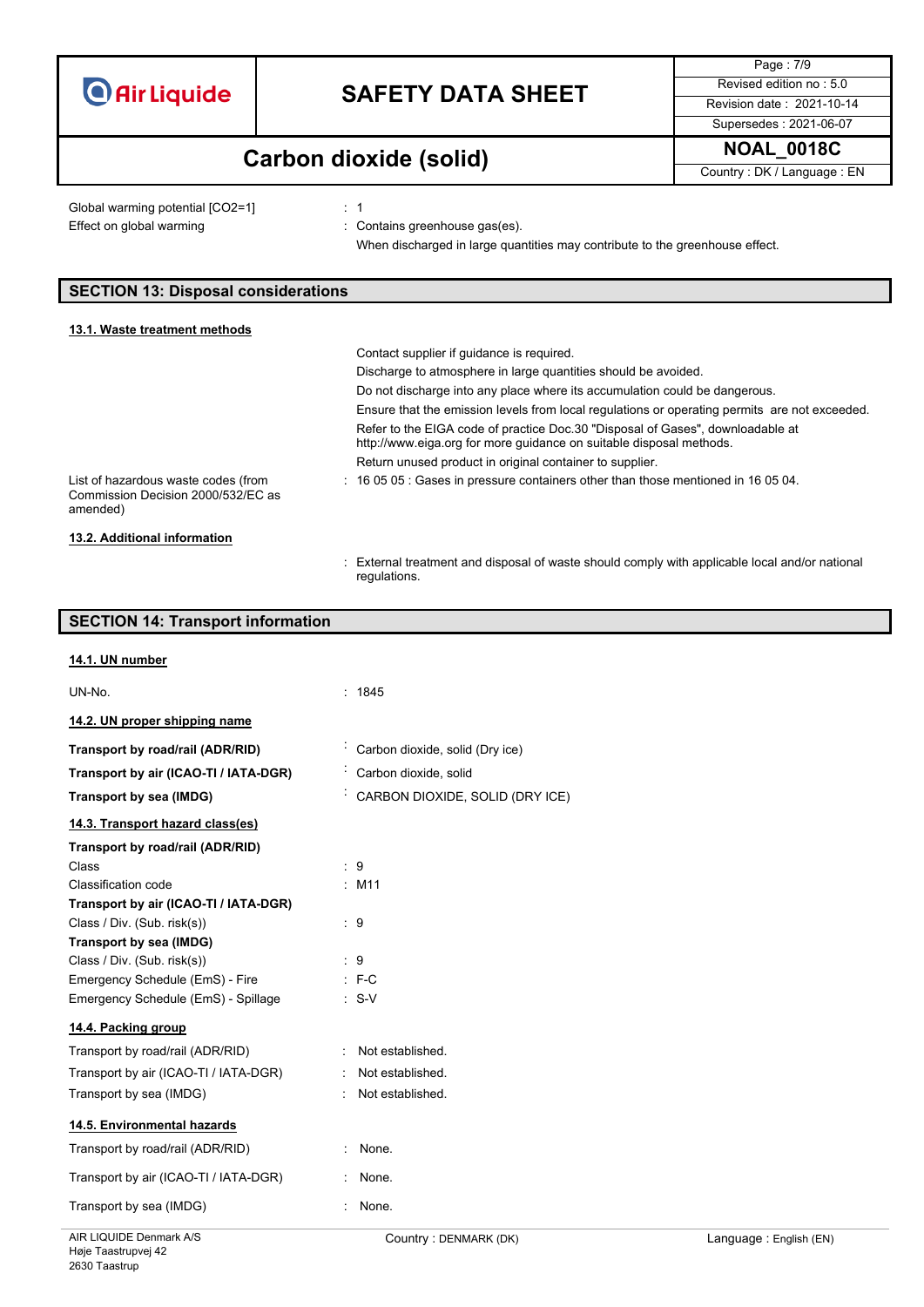# **SAFETY DATA SHEET** Revised edition no : 5.0

Page : 8/9 Supersedes : 2021-06-07

### **NOAL\_0018C Carbon dioxide (solid)**

Country : DK / Language : EN

| 14.6. Special precautions for user                                       |                                                                                                                                          |
|--------------------------------------------------------------------------|------------------------------------------------------------------------------------------------------------------------------------------|
| Packing Instruction(s)                                                   |                                                                                                                                          |
| Transport by air (ICAO-TI / IATA-DGR)                                    |                                                                                                                                          |
| Passenger and Cargo Aircraft                                             | : 954.                                                                                                                                   |
| Cargo Aircraft only                                                      | : 954.                                                                                                                                   |
| Transport by sea (IMDG)                                                  | : P003                                                                                                                                   |
| Special transport precautions                                            | : Avoid transport on vehicles where the load space is not separated from the driver's<br>compartment.                                    |
|                                                                          | Ensure vehicle driver is aware of the potential hazards of the load and knows what to do in the<br>event of an accident or an emergency. |
|                                                                          | Before transporting product containers:                                                                                                  |
|                                                                          | - Ensure there is adequate ventilation.                                                                                                  |
|                                                                          | - Ensure that containers are firmly secured.                                                                                             |
| 14.7. Transport in bulk according to Annex II of Marpol and the IBC Code |                                                                                                                                          |

: Not applicable.

### **SECTION 15: Regulatory information**

### **15.1. Safety, health and environmental regulations/legislation specific for the substance or mixture**

|  |  | <b>EU-Regulations</b> |  |
|--|--|-----------------------|--|
|--|--|-----------------------|--|

| Restrictions on use                                 | $:$ None.                                                                                      |
|-----------------------------------------------------|------------------------------------------------------------------------------------------------|
| Seveso Directive: 2012/18/EU (Seveso III)           | : Not covered.                                                                                 |
| <b>National regulations</b><br>National legislation | : Ensure all national/local regulations are observed.                                          |
| <b>Denmark</b>                                      | : Pregnant/breastfeeding women working with the product must not be in direct contact with the |
| Recommendations Danish Regulation                   | product                                                                                        |
| 15.2. Chemical safety assessment                    | : A CSA does not need to be carried out for this product.                                      |

| <b>SECTION 16: Other information</b> |                                                                                      |
|--------------------------------------|--------------------------------------------------------------------------------------|
|                                      |                                                                                      |
| Indication of changes                | Revised safety data sheet in accordance with commission regulation (EU) No 453/2010. |